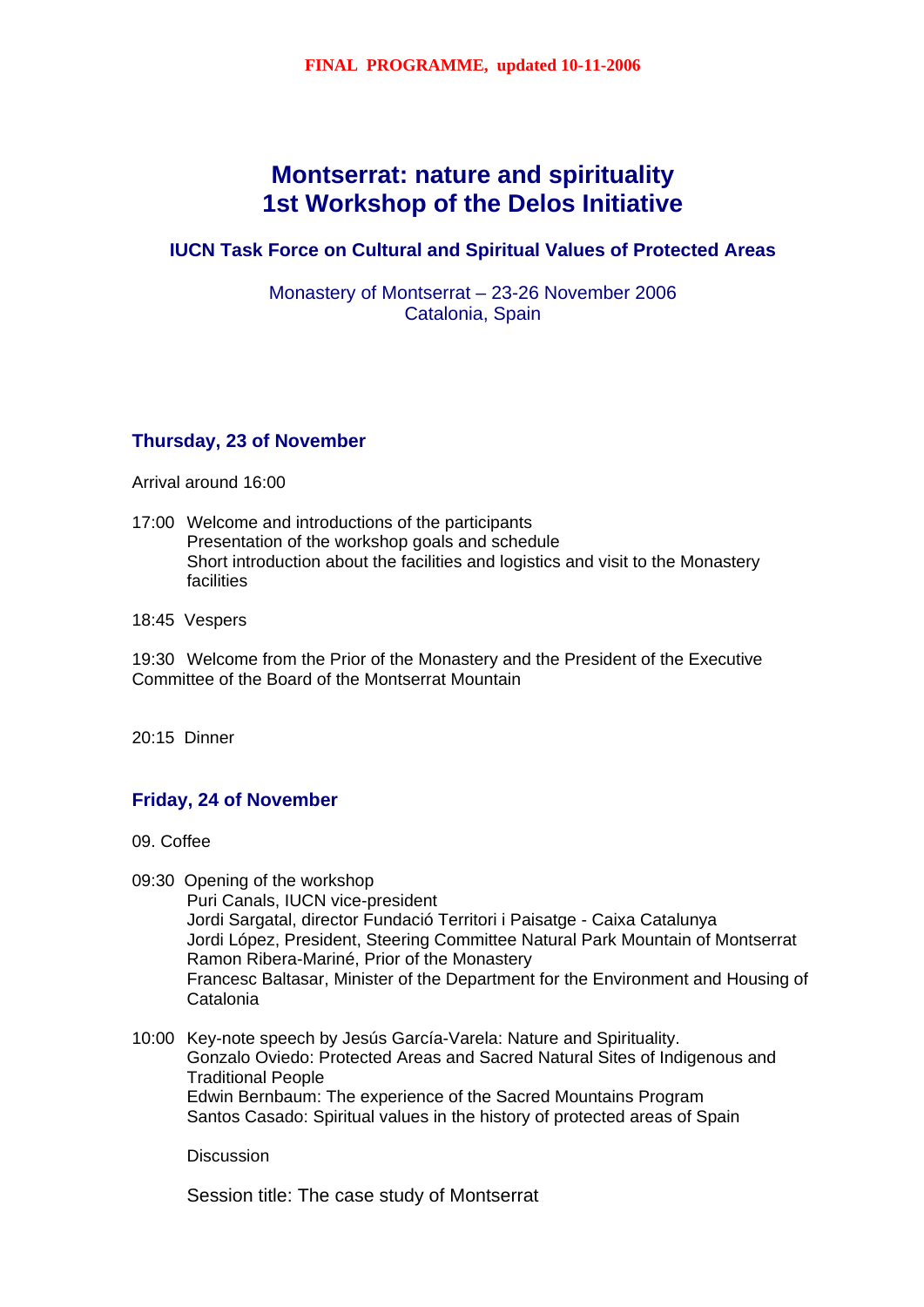- 11:30 Introduction to the case study of Montserrat. Guided visit to the Sant Joan old hermits area, with the Prior of the Monastery and the Director of the Natural Park.
- 13:30 Picnic near a hermit
- 15:30 The holy mountain of Montserrat

Presentations of:

Ramon Ribera-Mariné, Prior of the Monastery Jordi Lopez, President, Executive Committee Board of Montserrat Josep Altayó, manager of L'ARSA, public services of Montserrat Xavier Ariño, Catalan Federation of Hiking and Climbing Clubs Francesc Diego, Department of the Environment and Housing of Catalonia

- 17:00 Questions and answers
- 17.30 Coffee-break
- 17:45 Conclusions and recommendations- Josep M. Mallarach
- 18:30 End of the session

#### **Saturday, 25 of November**

Session title: Presentation of the case studies of the Delos Initiative

- 9:15 First session
	- 1) Mount Athos, by Thymio Papayannis
	- 2) Vanatori Neamt Natural Park, by Sebastian Cataniou
	- 3) Kii Mountain Range, by Makoto Motonaka

Questions and answers

- 10:15 Coffee-Break
- 10:45 Second session
	- 4) Ukonvuori, by Matti Määta
	- 5) Ajji / Ukonsaari , by Yryo Norokörpi
	- 6) Smoky Mountains National Park, by Edwin Bernbaum

Questions and answers

- 12:00 Third session
	- 7) El Rocío -Doñana protected areas, by Jordi Falgarona
	- 8) Meteora, by Thymio Papayannis

Questions and answers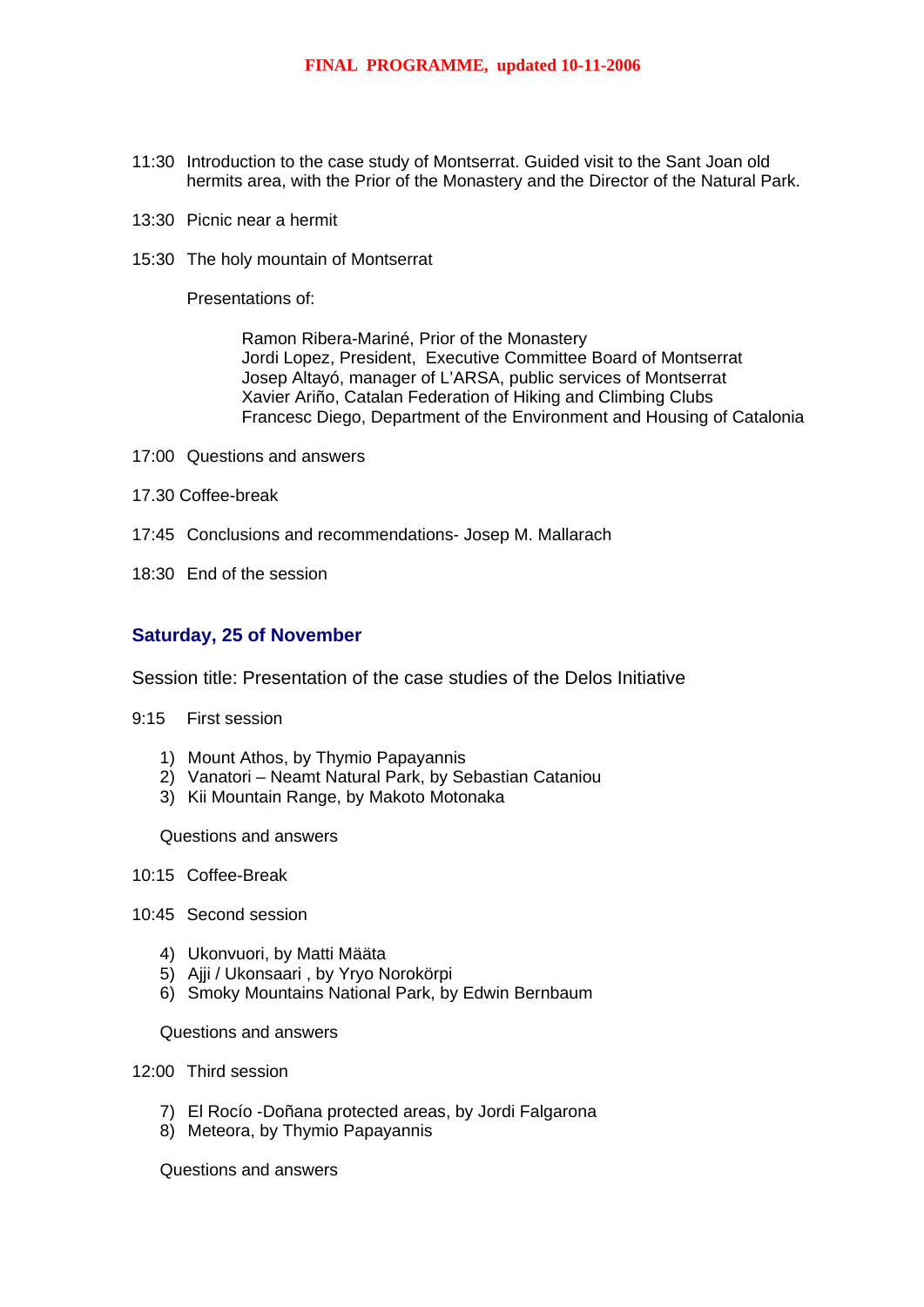#### 13:30 Lunch

Session title: Case studies and lessons learned

- 9) Holy Island of Arran, Scotland, by Isabel Soria
- 10) Contribution of sacred natural sites to nature conservation: The view of the WWF, by Liza Higgins-Zogib
- 16:00 Open discussion about the diagnoses, chaired by Thymio Papayannis
- 17:00 Coffee-Break
- 17:15 Open discussion about the recommendations, chaired by Edwin Bernbaum
- 18:30 End of the session.

## **Sunday, 26 of November**

Session title: Conclusions and proposals for the Delos Initiative

- 9:15 Last open session by: Thymio Papayannis and Josep M. Mallarach Contributions to the UNESCO-IUCN Guidelines on sacred natural sites Proposals to develop further the Delos Initiative Conclusions and outputs of the workshop
- 11:30 Coffee break and free time.

12:00 Salve Regina and Virolai (hymn of the Black Madonna) by the Escolania of Montserrat (one of the oldest boy chorus of Europe).

13:30 Farewell lunch.

Visit to the Les Agulles and Coll de la Massana areas, with Miquel Rafa, Fundació Territori i Paisatge. Trip back to Barcelona.

++++++++++++++++++++++++++++++++++++++++++++++++++++++++++++++++

**Sponsors :** Board of the Montserrat Mountain, Department for the Environment and Housing of Catalonia and Fundació Territori i Paisatge.

**Collaborators:** Monastery of Montserrat, IUCN, Mediterranean Institute for Nature and Anthropos, Silene Association, Fundación de Estudios Tradicionales, The Mountains Institute, Junta de Andalucía (RENPA), Metsähallitus Natural Heritage Services - Finland.

**Secretariat**: Josep M. Mallarach, e-mail: [mallarach@silene.es](mailto:mallarach@silene.es)

#### **Web sites**:

The Delos Initiative: [www.med-ina.org/delos](http://www.med-ina.org/delos) Monastery of Montserrat: [www.abadiamontserrat.net](http://www.abadiamontserrat.net/) Nature Park of the Mountain of Montserrat [www.muntanyamontserrat.net/parc\\_natural\\_index.php](http://www.muntanyamontserrat.net/parc_natural_index.php)